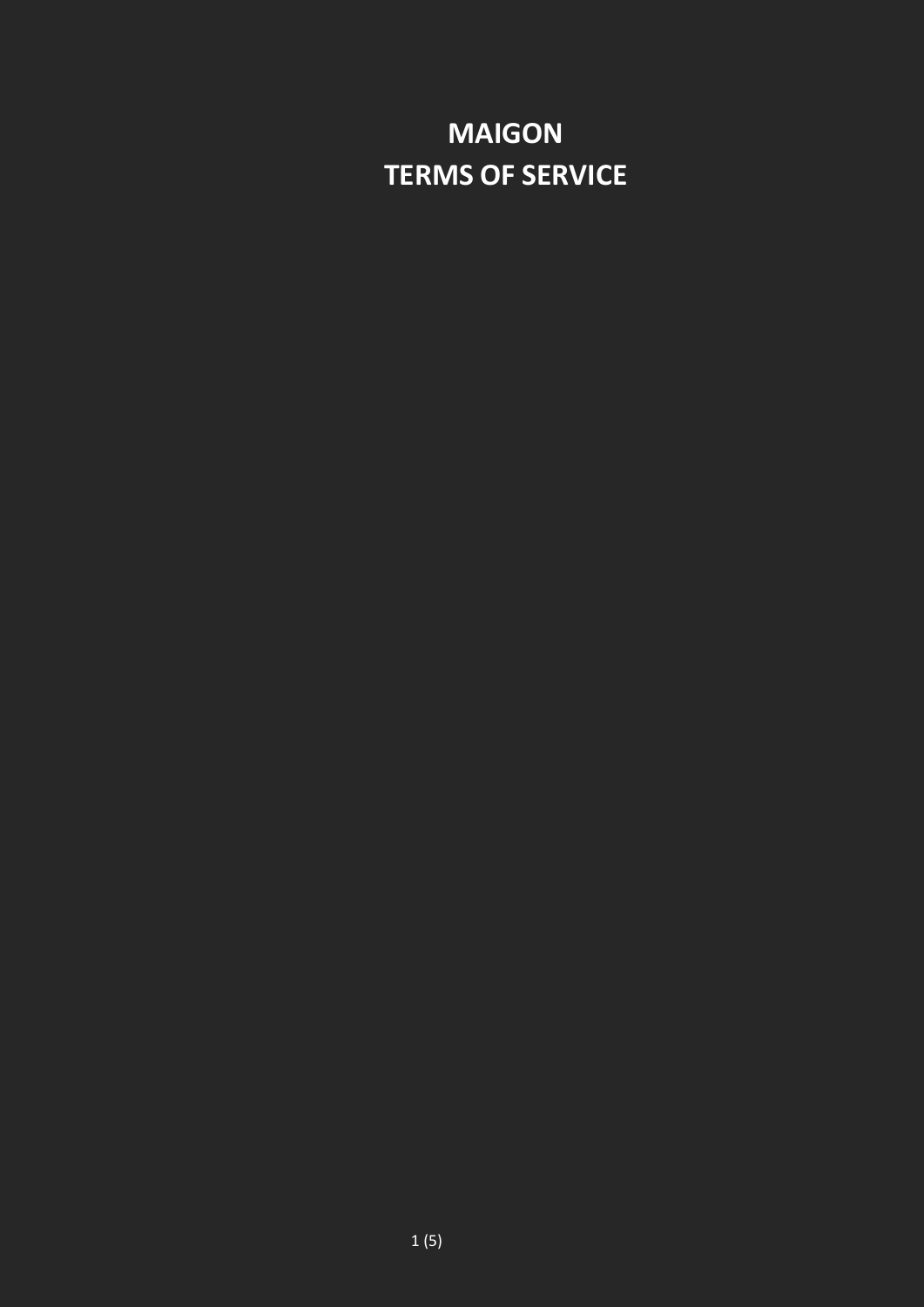These terms of service (the "**Terms**") govern the use of the digital artificial intelligence-based tools and services provided by Maigon AB, reg. no. 559246-2591. The respective tools and services are further described at the Maigon website [www.maigon.io](http://www.maigon.io/) (each such tool and service are hereinafter referred to as a "**Service**"). These Terms together with the order for a Service (the "**Order**") constitute an agreement (the "**Agreement**") between Maigon and the company you represent (the "**Customer**").

## **THE SERVICE**

The Service may be accessed in three ways, through

- $(a)$  a webpage, which is accessed via links provided at www.maigon.io t (the "**Webpage**"), or
- (b) e-mail to a dedicated service e-mail address as set out in the Order ("**E-mail**"), or
- (c) API.

Any document to be evaluated by use of a Service must be either a Microsoft Word .DOCX file or a .PDF file (including scanned .PDF files) and be in English, compliant with the upload size limits as stated on the Maigon website. For the review to be complete, the document submitted should include the relevant schedules. After review of the document, a result will be delivered to Customer ("**Result**").

# **USE OF THE SERVICE**

Subject to Customer fulfilling all its undertakings under this Agreement, Customer is granted a right to access and use the Service as set forth in the Order.

# **CUSTOMER RESPONSIBILITIES, USAGE ANDCONTENT OF THE SERVICES**

The Customer will

(a) only use the Service for its intended purpose as described on the Maigon website,

- (b) pay all fees for the Services as set out in the Order,
- (c) be responsible and liable for all its users' compliance with this Agreement,
- (d) be solely responsible for the control and verification of any Customer data submitted and/or used by the Customer in connection with the Service,
- (e) procure that all Customer data and Customer's processing thereof is in compliance with any applicable laws and regulations, including but not limited to any applicable data protection and privacy laws and regulations,
- (f) inform Maigon prior to any transfer of personal data to Maigon. Suchinformation shall describe the types of personal data, categories of data subjects,the Customer's purposes for processing the personal data. Customer undertakes to take all appropriate measures to ensurethe safe and lawful processing of personal data, including but not limited to, enteringinto a written data processing agreement with Maigon.
- (g) use commercially reasonable efforts to prevent unauthorized access to or use of the Services and notify Maigon promptly of any such unauthorized use,
- (h) not make the Service available to anyone other than users authorized by Maigon in accordance with this Agreement, and not lease, sublicense, rent, distribute, or use the Service to the benefit of others,
- (i) without undue delay inform Maigon if a user is no longer authorized to use the Service,
- (j) not permit direct or indirect access to or use the Service in a way that circumvents any contractual usage limit,
- (k) not use the Service for any illegal, harmful, offensive, immoral or unauthorized purposes or in a way that violates applicable laws, or creates a material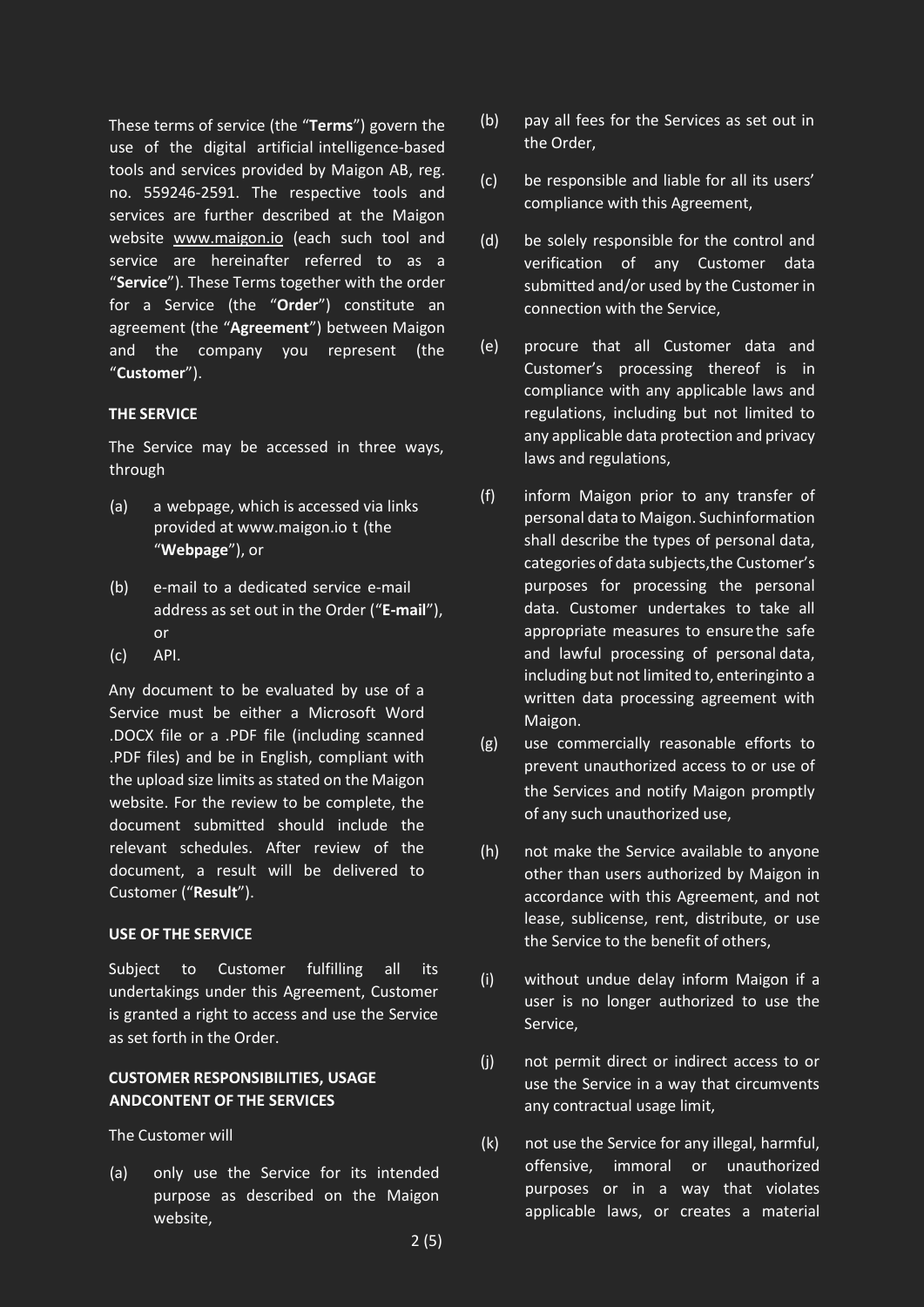adverse effect on Maigon, or take any action that imposes or may impose (in Maigon'ssole discretion) an unreasonable or disproportionate burden on Maigon's and/or Maigon's supplier's technical infrastructure; and

(l) not alter, develop, adjust, decompile or reverse engineer the Service to access Maigon's intellectual property or to violate the security or integrity of any network, computer or communication system, software, application or network computing device.

## **INTELLECTUAL PROPERTY RIGHTS**

All intellectual property rights in the Service belongs, or are licensed, to Maigon. Nothing in this Agreement shall be construed as a transfer of any intellectual property right or any other right to Customer. Customer is only granted the limited license described above.

Any document(s) provided by Customer to Maigon for being processed through a Service and the Result provided constitute user generated materials ("**User Materials**"). Customer warrantsthat it has all necessary rights to provide Maigonwith the User Materials and grant Maigon the rights set out herein.

Maigon does not claim ownership or any intellectual property rights in or to User Materials,which shall remain with Customer or Customer's licensor, and no such rights are transferred to Maigon.

### **PROCESSING OF PERSONAL DATA**

In connection with the Service, we may collect and process personal data in accordance with our Privacy Notice (available on the Webpag[e\).](https://dpa.ai/privacy_policy)

## **NO WARRANTY**

3 (5) Customer hereby acknowledges that no software is entirely free from errors or bugs and thatdespite the internal testing that has taken place the Services may contain errors, omissions or other malfunctions and that Customer cannot solely rely on the Result as it is developed to be used together with a manual

#### review.

The Services, including but not limited to the Result, and its components, Webpage, and Email are provided strictly 'as is' without warranties of any kind. Customer's use of the Services is solely Customer's responsibility and done at Customer's own risk. Maigon does not provide any warranties, express or implied or otherwise, as to the availability, accessibility, quality, fitness for any particular purpose, suitability or accuracy of the Services or any part thereof, including the Result, Webpage, and Email.

Customer acknowledges and agrees not to rely on the Service for any purpose which is of importance to Customer since there may be situations where the Services will not be available, e.g. due to planned or unplanned maintenance or circumstances beyond Maigon's control. In addition, Maigon reserves the right to modify the Services at its sole discretion, e.g. by modifying, adding or removing functionality without any prior communication to Customer.

## **NO CLIENT-ATTORNEY RELATIONSHIP**

Neither the Services nor the Result constitute legal advice, nor does either establish any form of attorney-client relationship between Customer and Maigon.

#### **NETWORK FEES AND ACCESS**

Customer is responsible for all costs associated with securing its own systems functionality, compatibility with the Services as well as access to the network necessary to use the Services.

## **INDEMNITY AND LIMITATION OF LIABILITY**

Customer shall be liable for any losses caused by its breach of this Agreement, including but not limited to any misuse of the Service, and agrees to indemnify Maigon in relation to any claims, costs (including reasonable legal costs) damages, expenses, liabilities and losses incurred in relation to Customer's breach of this Agreement or any applicable law as well as against any claim of infringement related to the User Materials.

Except for losses which may not be excluded or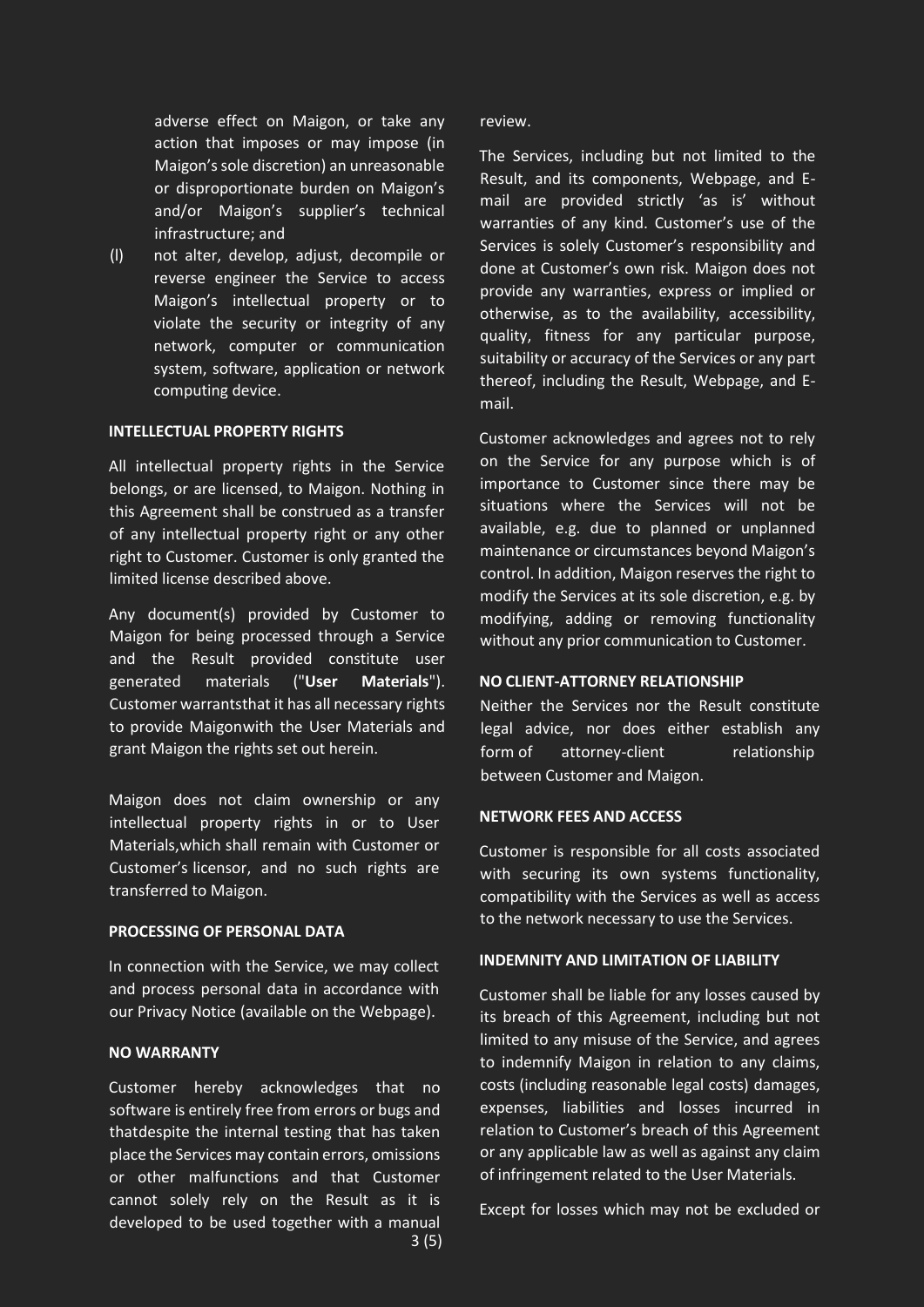limited by law Maigon is not liable to Customer or any third party for any lost profits, loss of income, loss of revenue, businessinterruption or loss of goodwill or any indirect or consequential losses of any kind arising out of, or in connection with, the Service. Neither is Maigon responsible for any third-party claims made against Customer.

In any event shall Maigon's total liability under this Agreement be limited to direct losses caused by Maigon's negligence and shall under no circumstances exceed an amount corresponding to twenty-five percent (25%) of the fees paid by Customer for the Service during the year when the loss occurred.

## **TERM AND TERMINATION**

This Agreement shall enter into force on the date set out in the Order and shall, unless otherwise stated in the Order, remain in force for a period of twelve (12) months, whereafter it shall be automatically renewed for consecutive one (1) month periods, unless terminated byeither party by giving no less than thirty (30) days' notice, after which notice period the Agreement shall terminate at the expiry of the then current term. No repayment of fees will be made as a consequence of any termination.

# **CHANGE OF TERMS AND TERMINATION OFSERVICE**

Maigon reserves the right to change or update these Terms at any time in its discretion and undertakes to inform Customer about any such changes in reasonable time before they enter into force by notice on the website or email to Customer. If Customer doesn't accept any such changed or updated Terms, Customer may terminate the Agreement for convenience by notice to Maigon, in which case the Agreement shall terminate on the day of entry into force of such updated Terms.

Maigon has the right to suspend Customer's or any specific user's access to the Service with immediate effect if Maigon has reason to believe that Customer or such user (for whom the Customer is responsible) is violating these Terms

or is abusing the Service. Furthermore, Maigon reserves the right to modify, discontinue, or temporarily or permanently cease providing the Service at any time without prior notice if it deems it required by any reason beyond its reasonable control, including without limitation when required by law or decision by an authority. Customer acknowledges and agrees that Maigon shall not be liable to Customer or any third party for such modification, suspension or discontinuance and that Maigon will not be obligated to refund any fees.

# **TRANSFER**

Customer may not assign or transfer any rights or obligations under the Agreement. Maigon may assign or transfer its rights under this Agreement without Customer's consent.

# **CONFIDENTIALITY**

Each Party agrees to keep, and procure to be kept, secret and strictly confidential all information in any form or medium, whether disclosed orally or in writing before or after the execution of this Agreement received from the other Party and designated as confidential in writing by the disclosing Party together with all other information which relates to the business, affairs, products, developments, trade secrets, know-how, personnel, consultants, subcontractors, customers and suppliers of either Party, including the terms of this Agreement, or information which otherwise may reasonably be regarded as confidential information of the disclosing Party. For the avoidance of doubt confidential information shall not be used by either Party for any purpose other than fulfilling its obligations and complying with the terms and conditions of this Agreement.

Disclosure of confidential information shall be made only to those affiliates, employees, representatives (including for the avoidance of doubt, auditors and legal advisers) and subcontractors who have a need to know the relevant information in order to further the purposes of this Agreement. The disclosing Party shall ensure that such receivers are bound by confidentiality no less strict than set forth in this